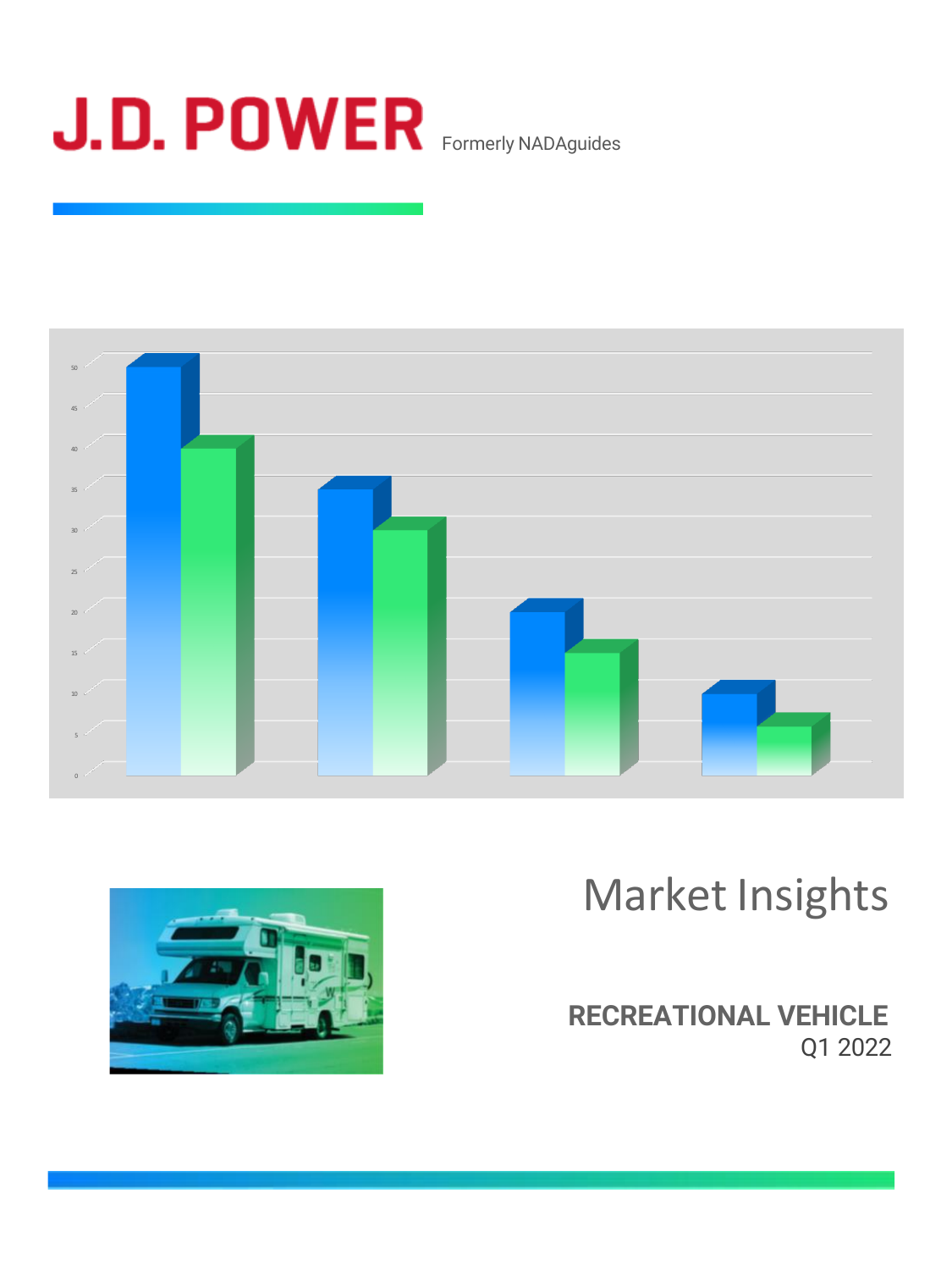## **RV Market Industry Overview**

Seasonality was somewhat more pronounced in early 2022 than in the previous two years. This dynamic was also present in other specialty vehicle segments. Economic conditions continue to evolve, and it is likely the consumer is responding to some extent.

Looking at individual segments, the most recent 10 years of standard hitch travel trailer values averaged 5.6% higher in the 1<sup>st</sup> quarter of 2022 compared to the 4<sup>th</sup> quarter of 2021. Year-overyear, standard hitch units brought 30.1% more in the 1<sup>st</sup> quarter of this year compared to the same period of last year. Fifth-wheel units averaged 3.6% higher this quarter vs. last, and 16.9% higher year-over-year. Class A Motorhome values averaged 6.4% higher this quarter than last quarter, and 16.9% higher in 1Q 2022 vs. 1Q 2021. Class C Motorhome values averaged 4.7% higher in the  $1<sup>st</sup>$ quarter of 2022 compared to the 4th quarter of 2021, and 25.7% higher in 1Q 2022 vs. 1Q 2021. Camping trailers brought 8.4% more money in 1Q 2022 vs. 4Q 2021, and 34.7% more than 1Q 2021. Truck camper values averaged 5.2% higher in early 2022 than late 2021, and 25.1% higher in early 2022 vs. early 2021.

Late last year, economic changes such as the end of individual stimulus, increasing competition for consumer dollars from the service and travel industries, gas prices, and general inflation had threatened to impact demand for RV's. Nonetheless, we had predicted historically strong values would remain in place. Since that last prediction, the Russian invasion of Ukraine has caused those economic factors to accelerate, and we may be seeing some effect in the marketplace. Upcoming weeks will provide more data.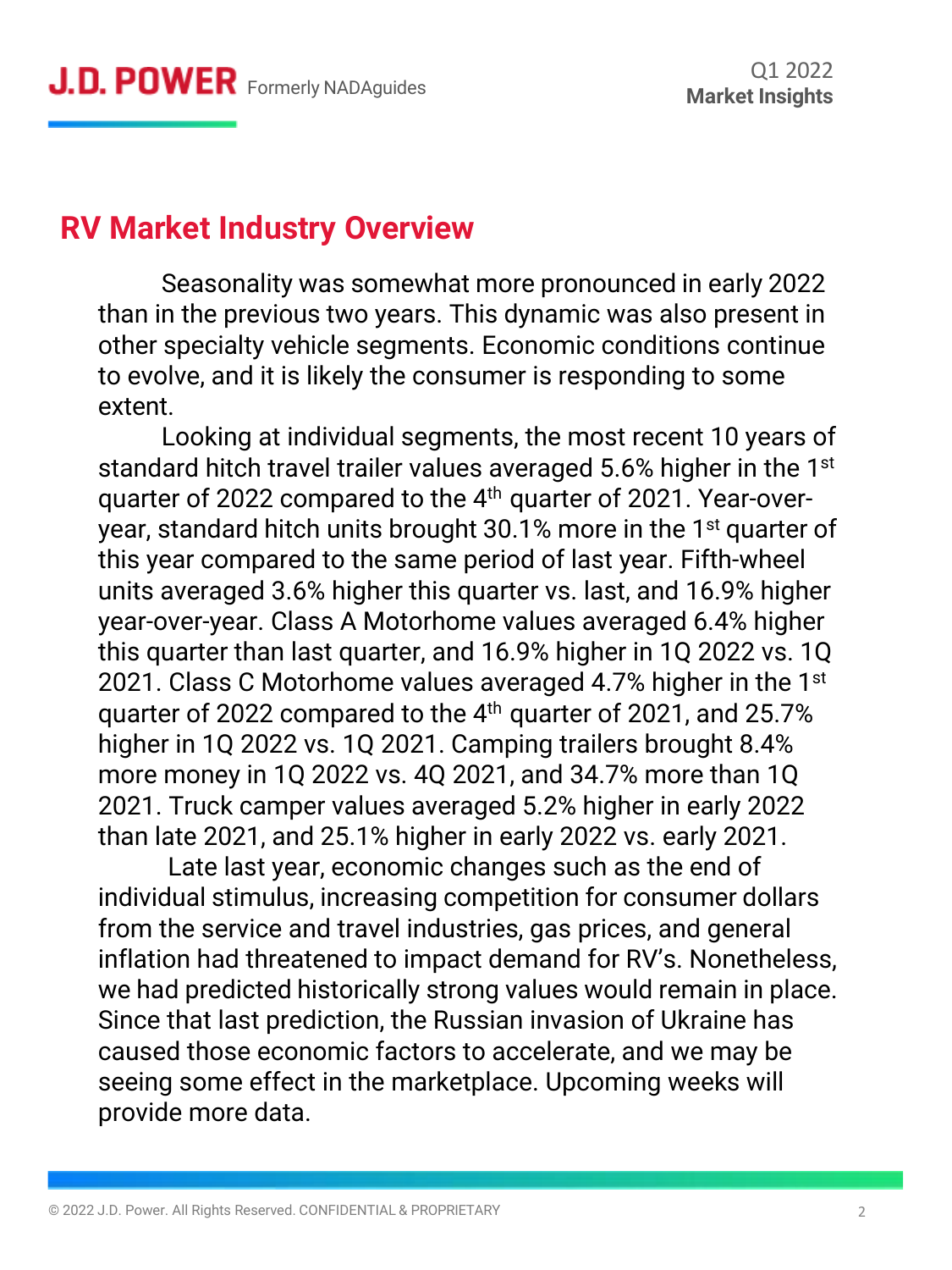## **Travel Trailer Values**

## **Average Retail Value by Category – Values for the Last 10 Model Years**

#### **Standard Hitch**





#### **Fifth Wheel**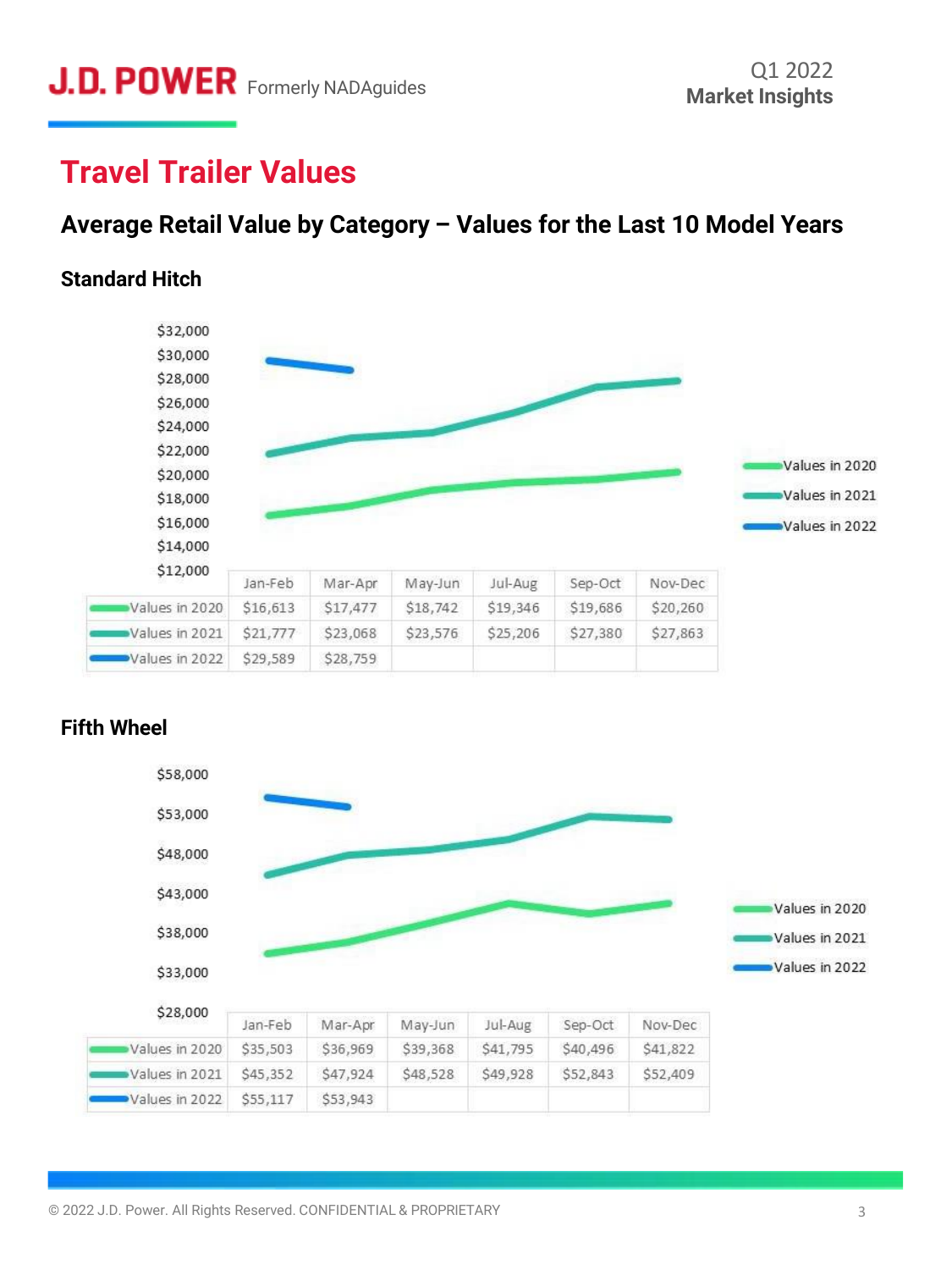# **Motorhome Values**

## **Average Retail Value by Category – Values for the Last 10 Model Years**

#### **Class A**



#### **Class C**

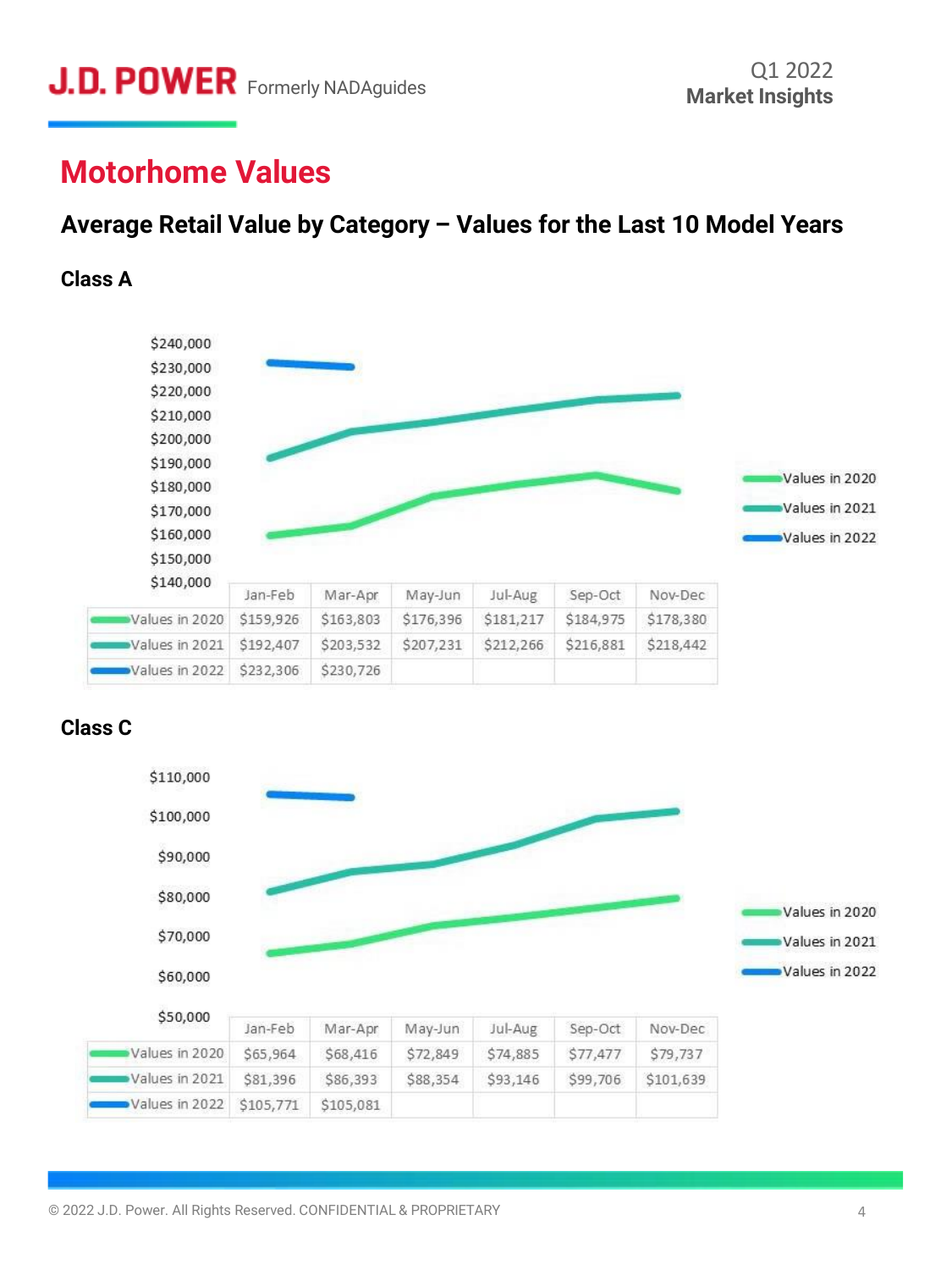## **Camping Trailer & Truck Camper Values**

### **Average Retail Value by Category – Values for the Last 10 Model Years**

#### **Camping Trailer**





#### **Truck Camper**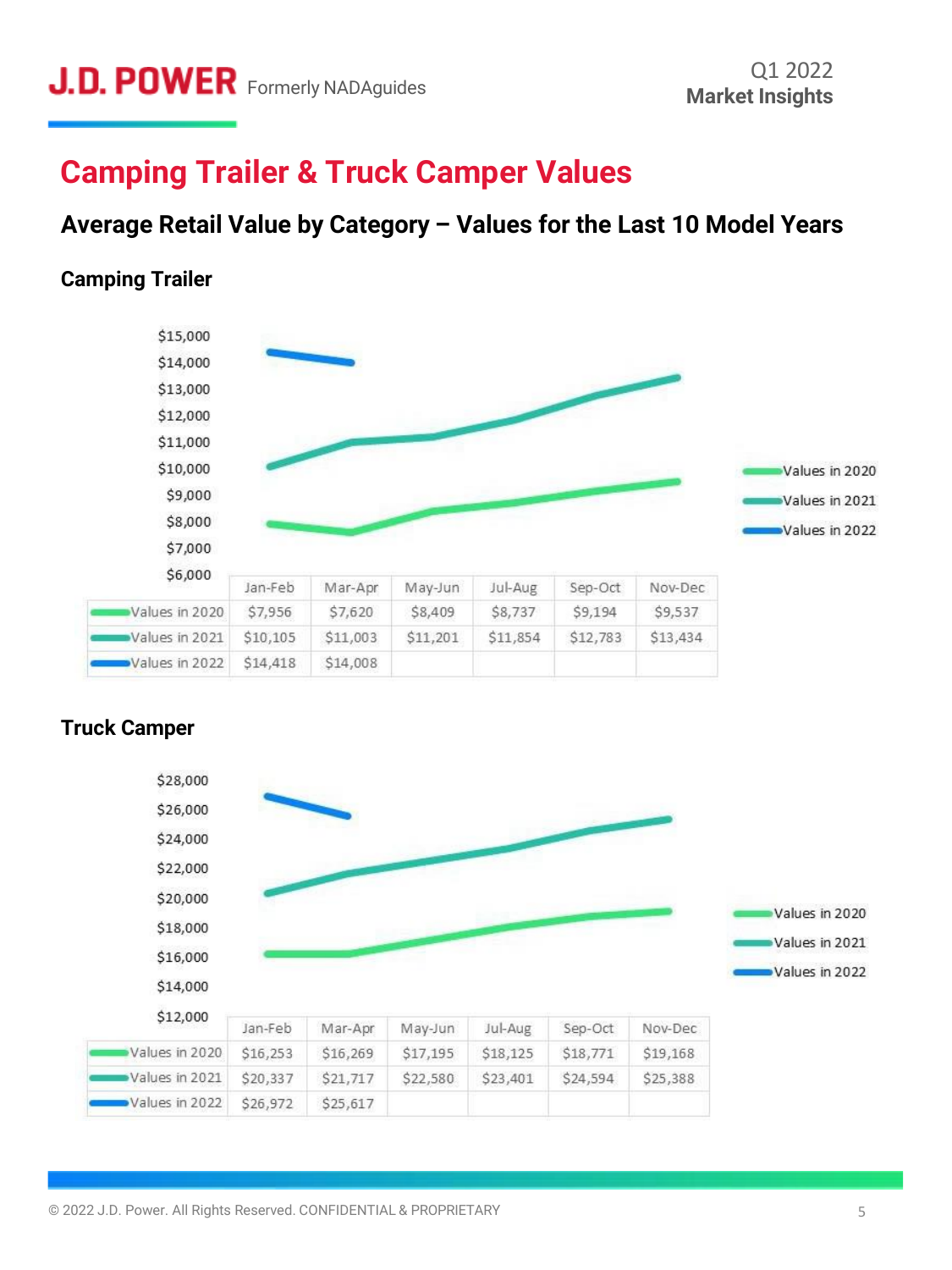# **Travel Trailer Values vs. Traffic**

## **Average Retail Value and Traffic View by Category**

#### **Standard Hitch**





#### **Fifth Wheel**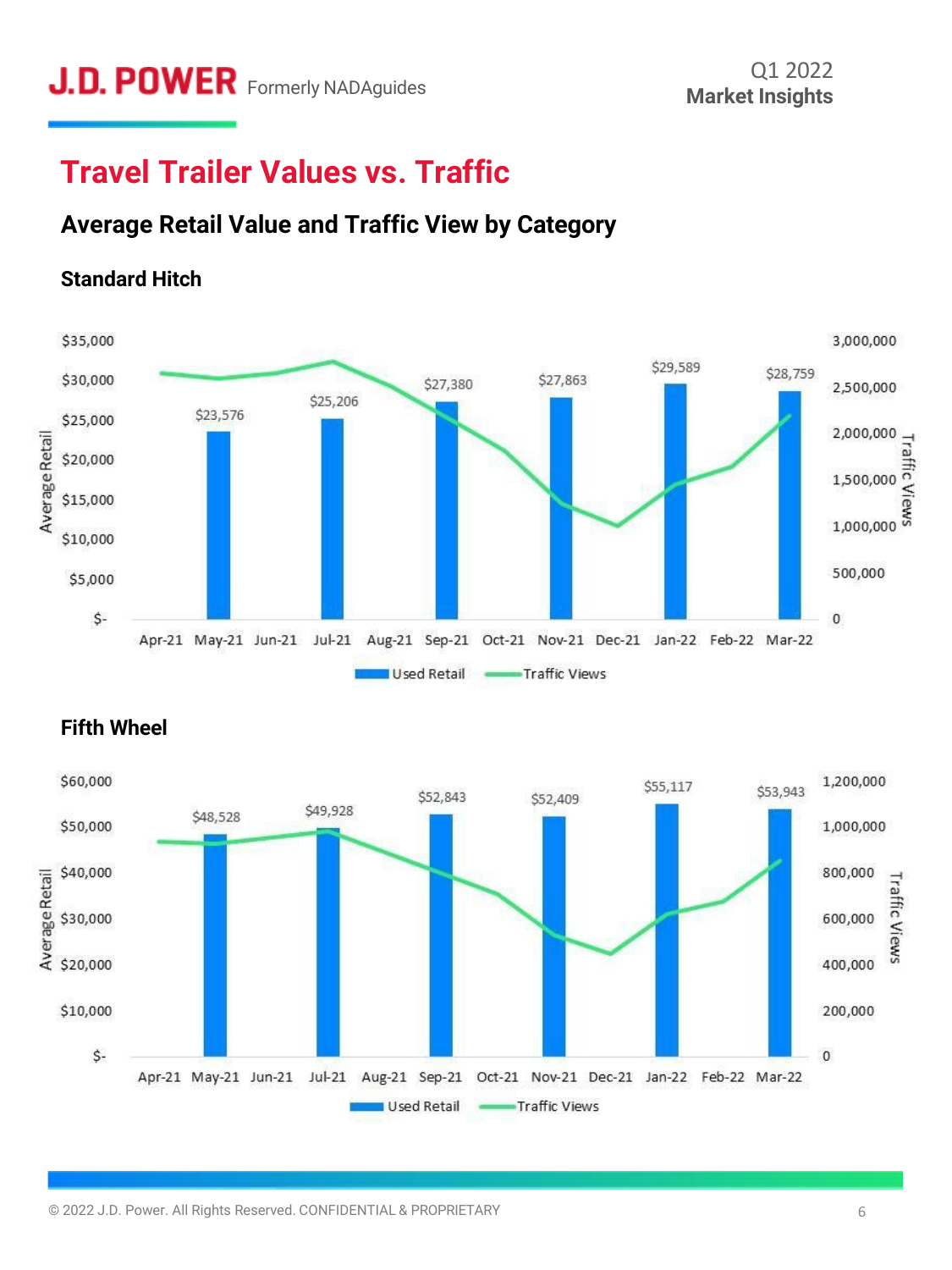# **Motorhome Values vs. Traffic**

## **Average Retail Value and Traffic View by Category**



#### **Class A**



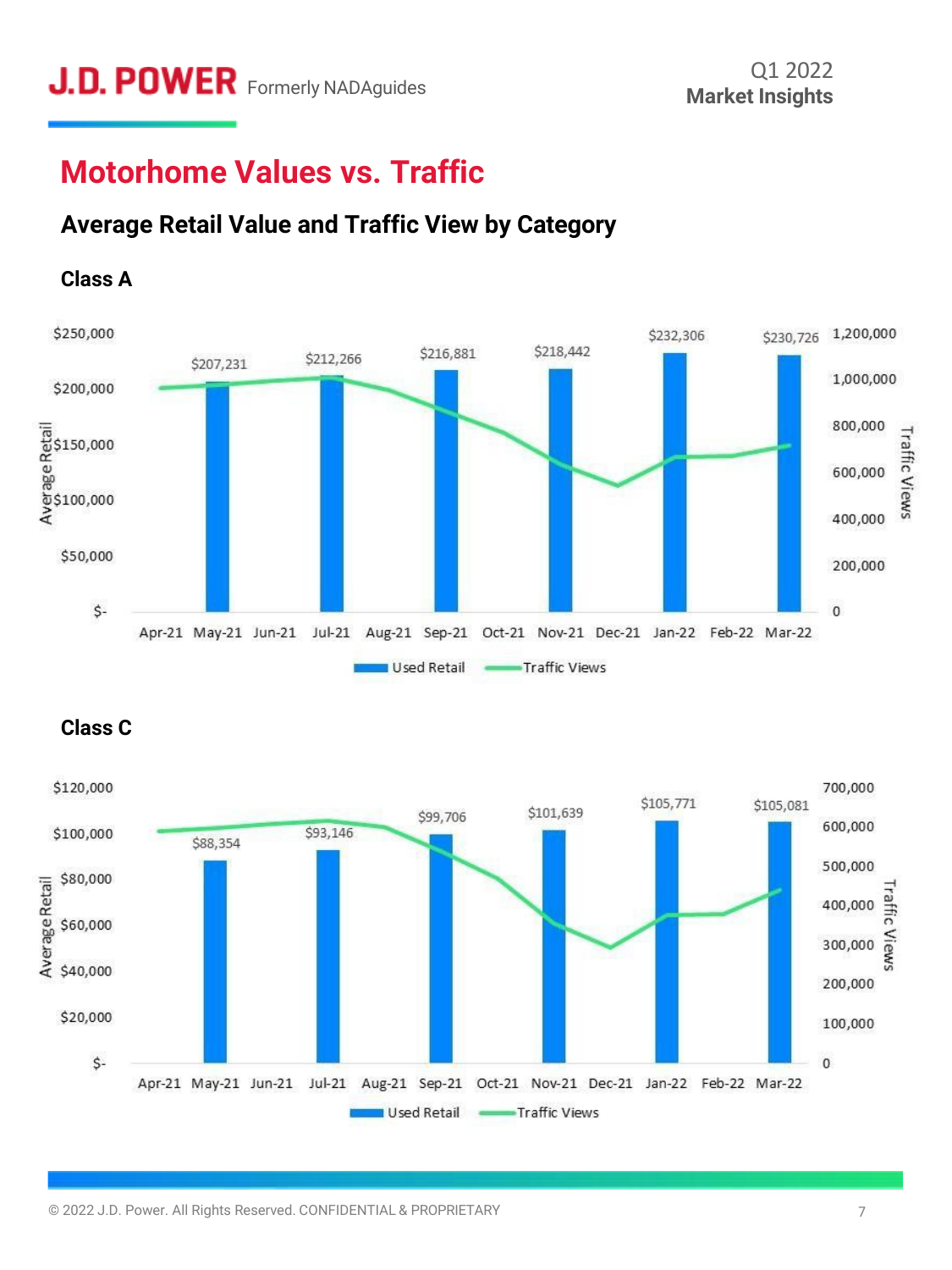## **Camping Trailer & Truck Camper Values vs. Traffic**

## **Average Retail Value and Traffic View by Category**



#### **Camping Trailer**



#### **Truck Camper**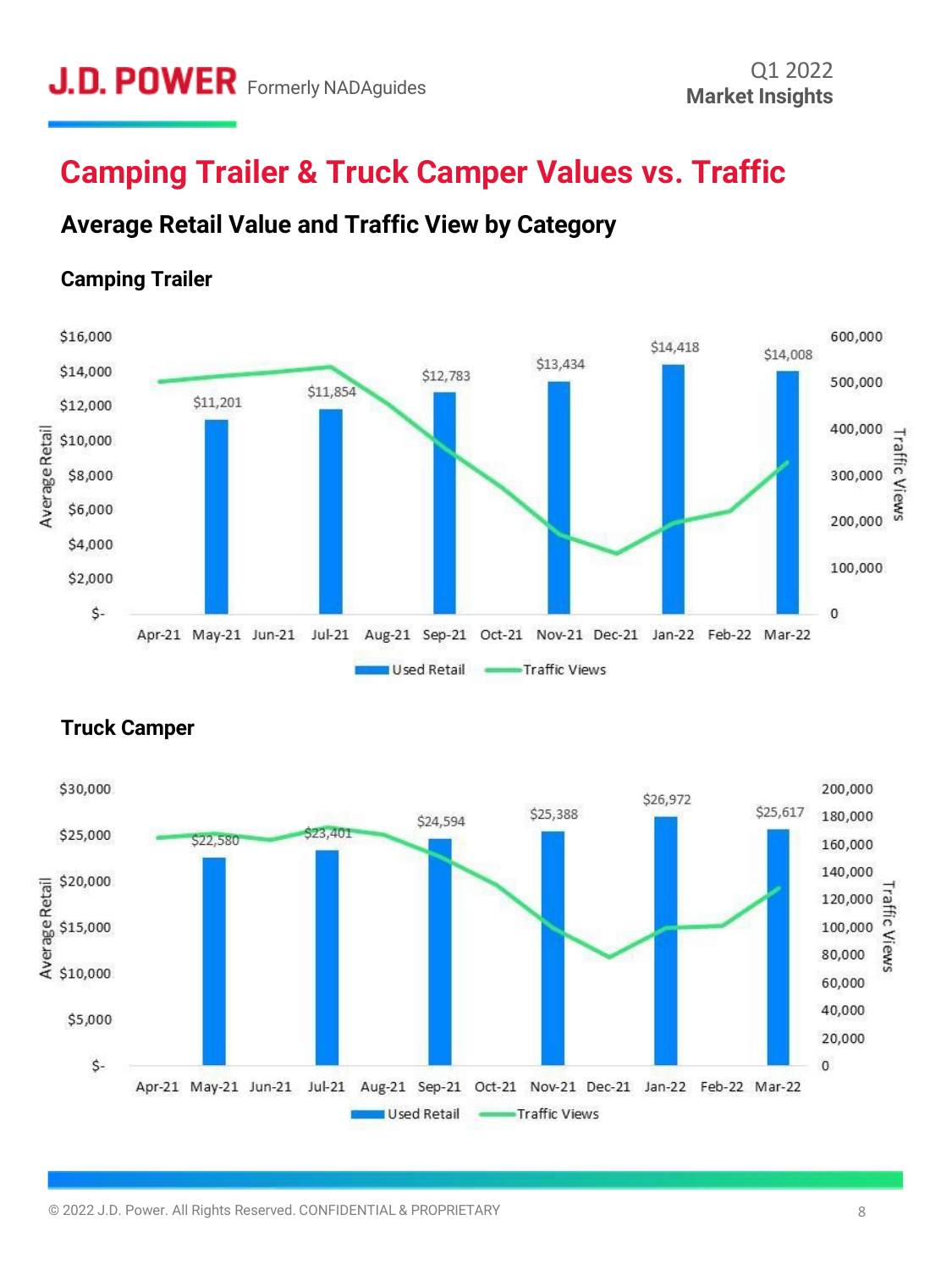# **J.D. POWER** Formerly NADAguides

# **RV Categories**

### **Views in 2022 Q1**

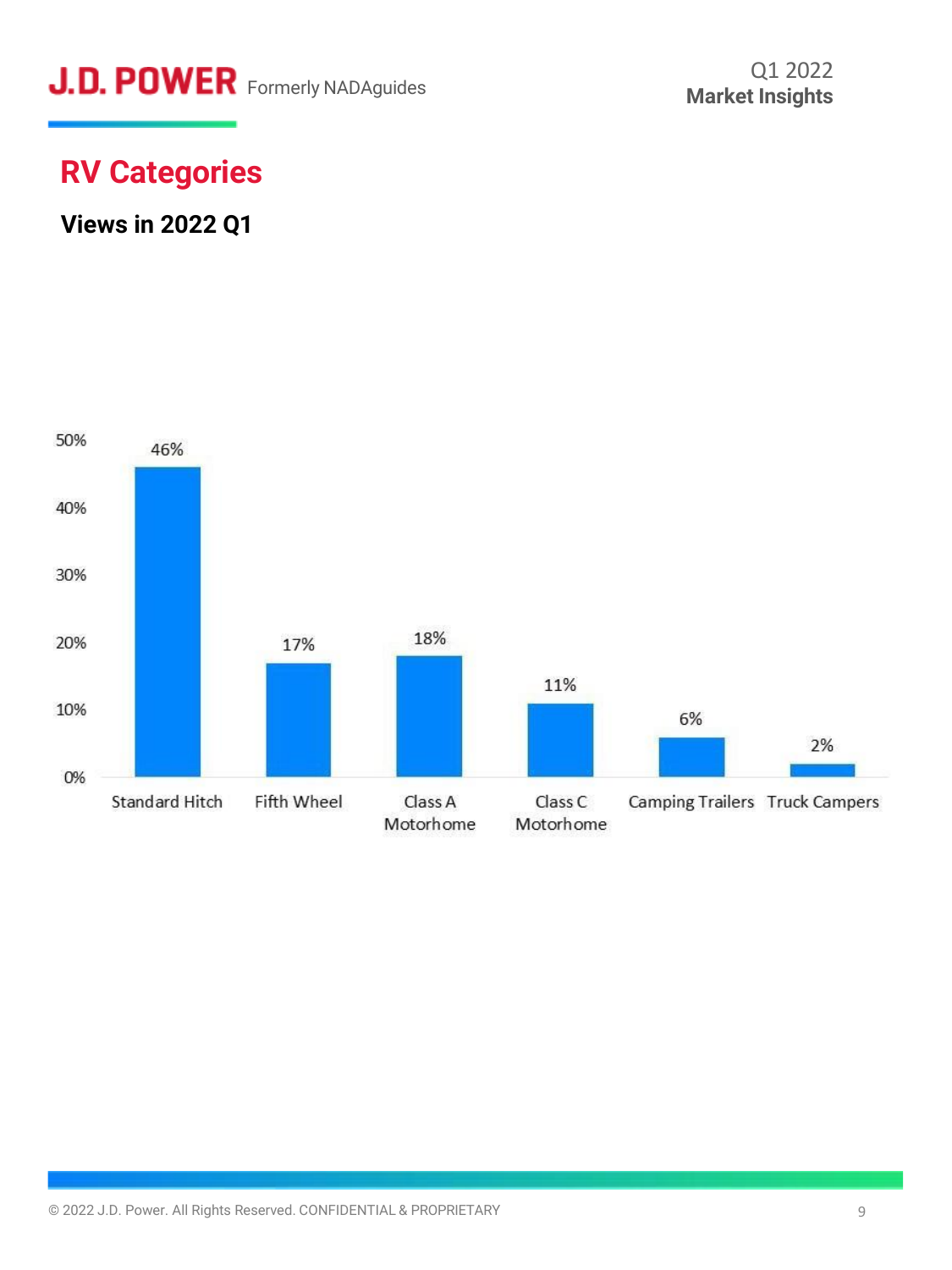# **J.D. POWER** Formerly NADAguides Market Insights

# **Travel Trailer Brands**

## **Top Researched Brands in 2022 Q1**

#### **Standard Hitch Brands**





#### **Fifth Wheel Brands**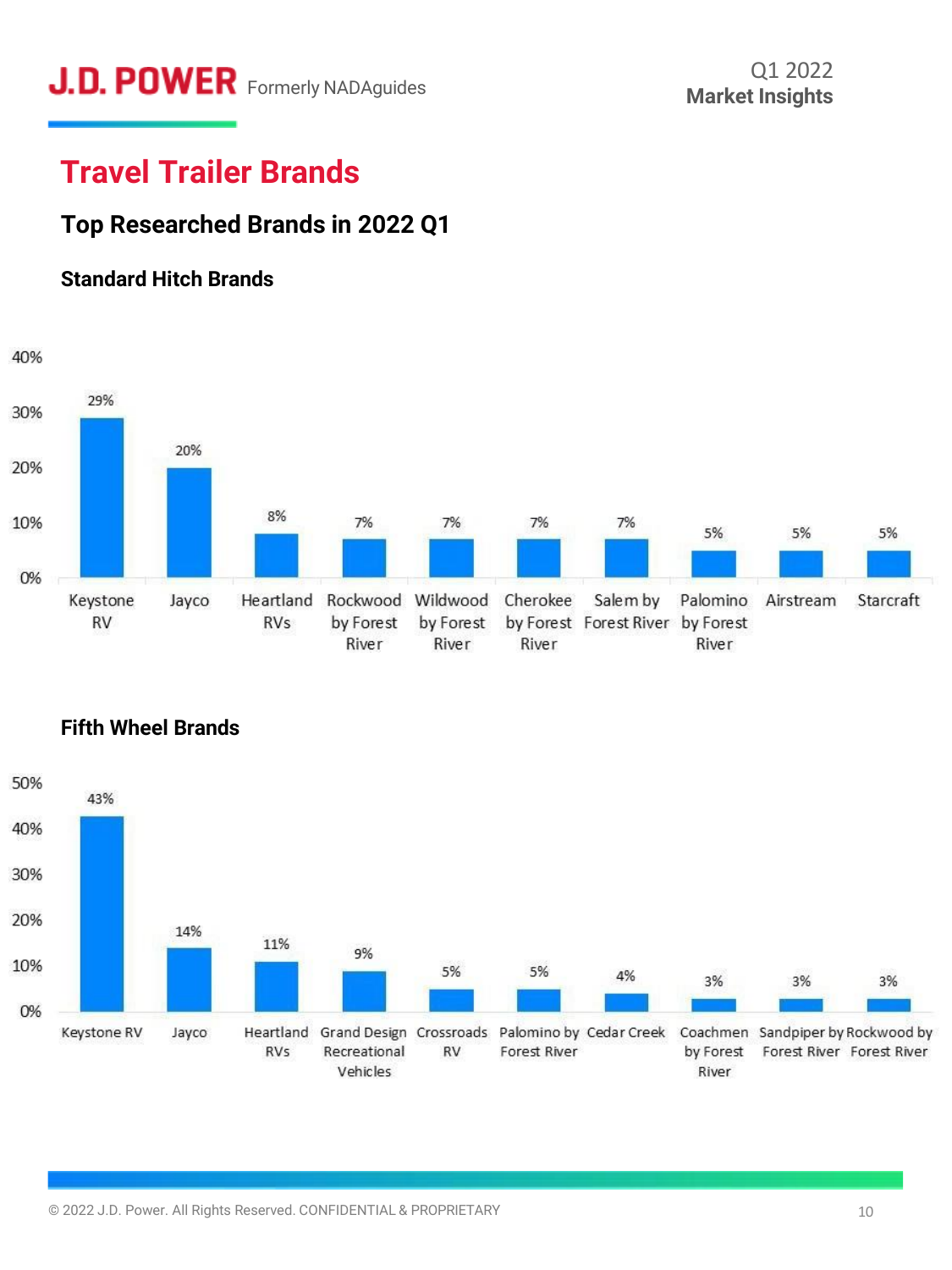# **Motorhome Brands**

## **Top Researched Brands in 2022 Q1**





**Class C Brands**

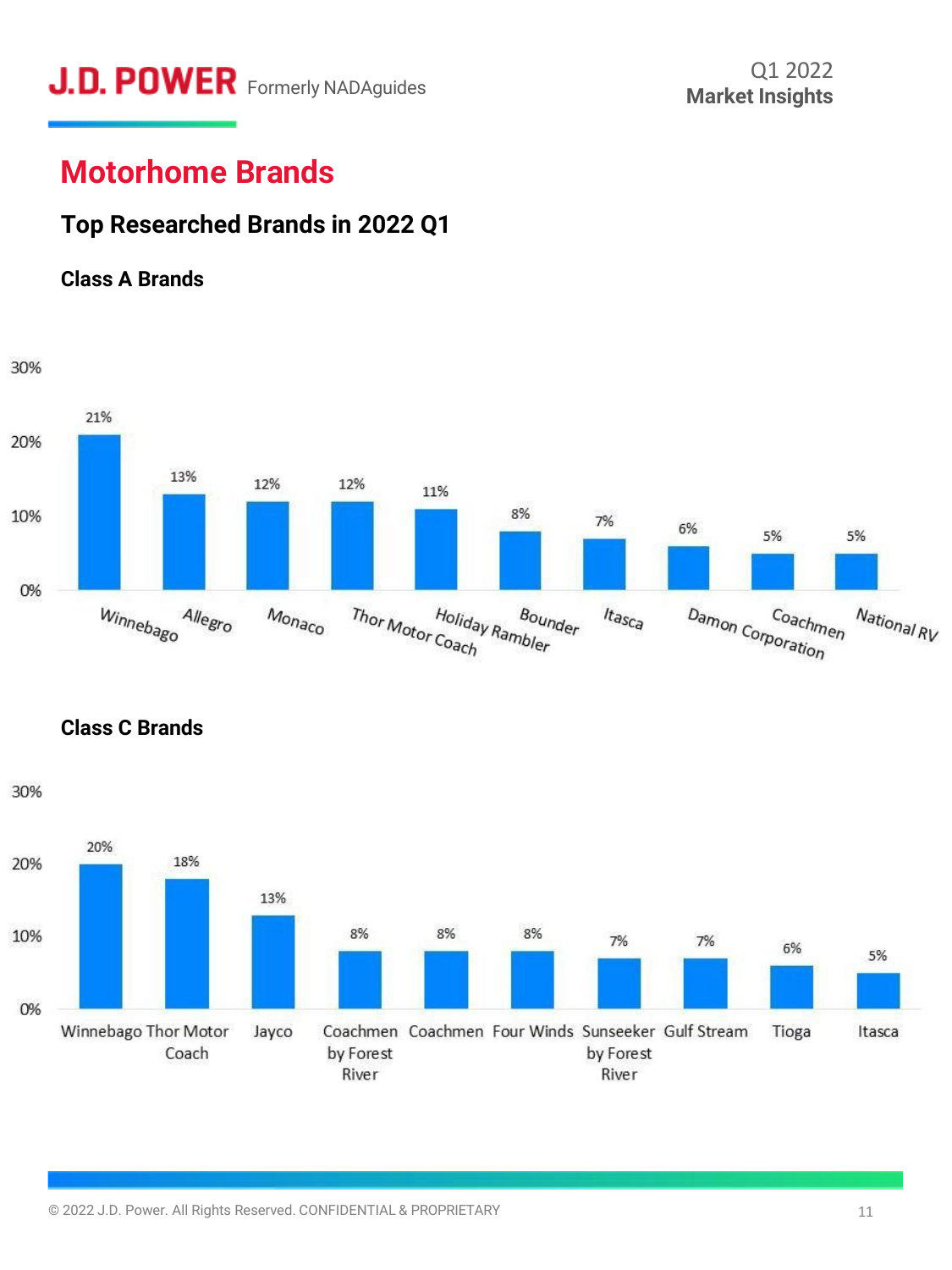# **Camping Trailer & Truck Camper Brands**

## **Top Researched Brands in 2022 Q1**

#### **Camping Trailer Brands**





**Truck Camper Brands**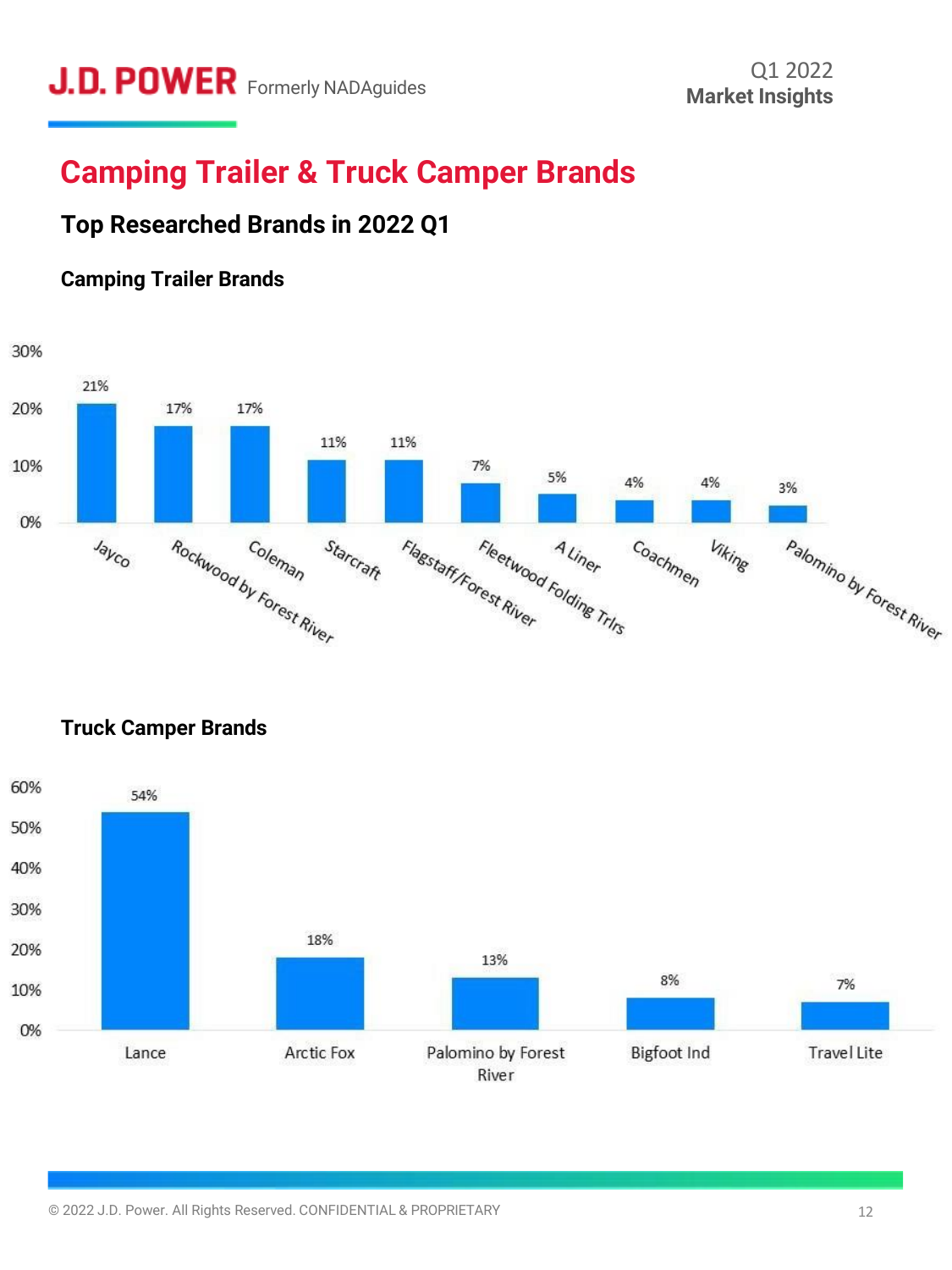# **J.D. POWER** Formerly NADAguides Market Insights

# **Model Years**

### **Top Researched Model Years by Category**

#### **Standard Hitch Travel Trailer**





#### **Class A Motorhome**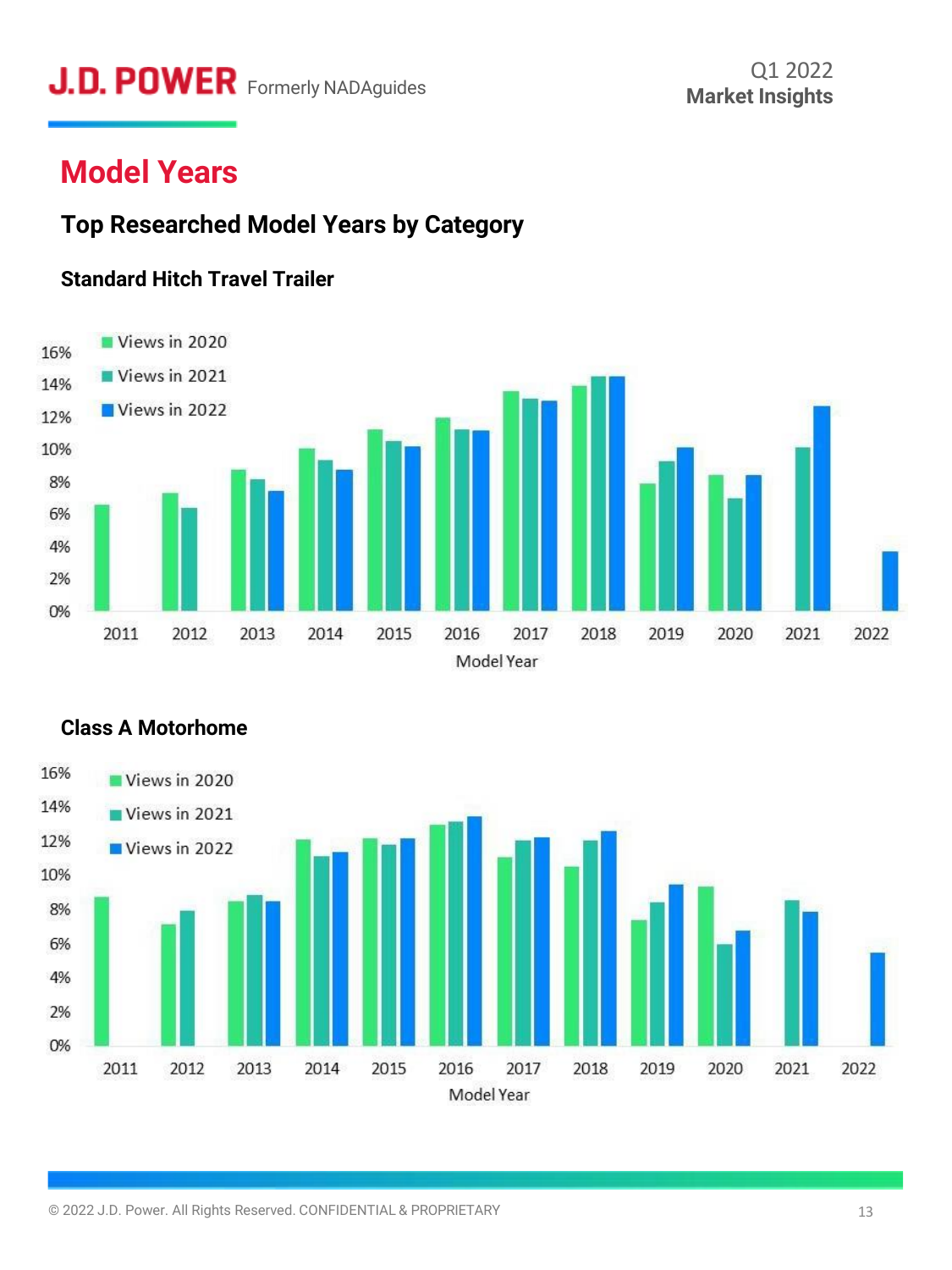# **J.D. POWER** Formerly NADAguides **Containery MADAguides** Market Insights

# **Web Traffic by State**

## **Traffic by State in 2022 Q1**

#### **Travel Trailers**



> 100,000 50,000 - 100,000 17,000 - 49,999  $< 17,000$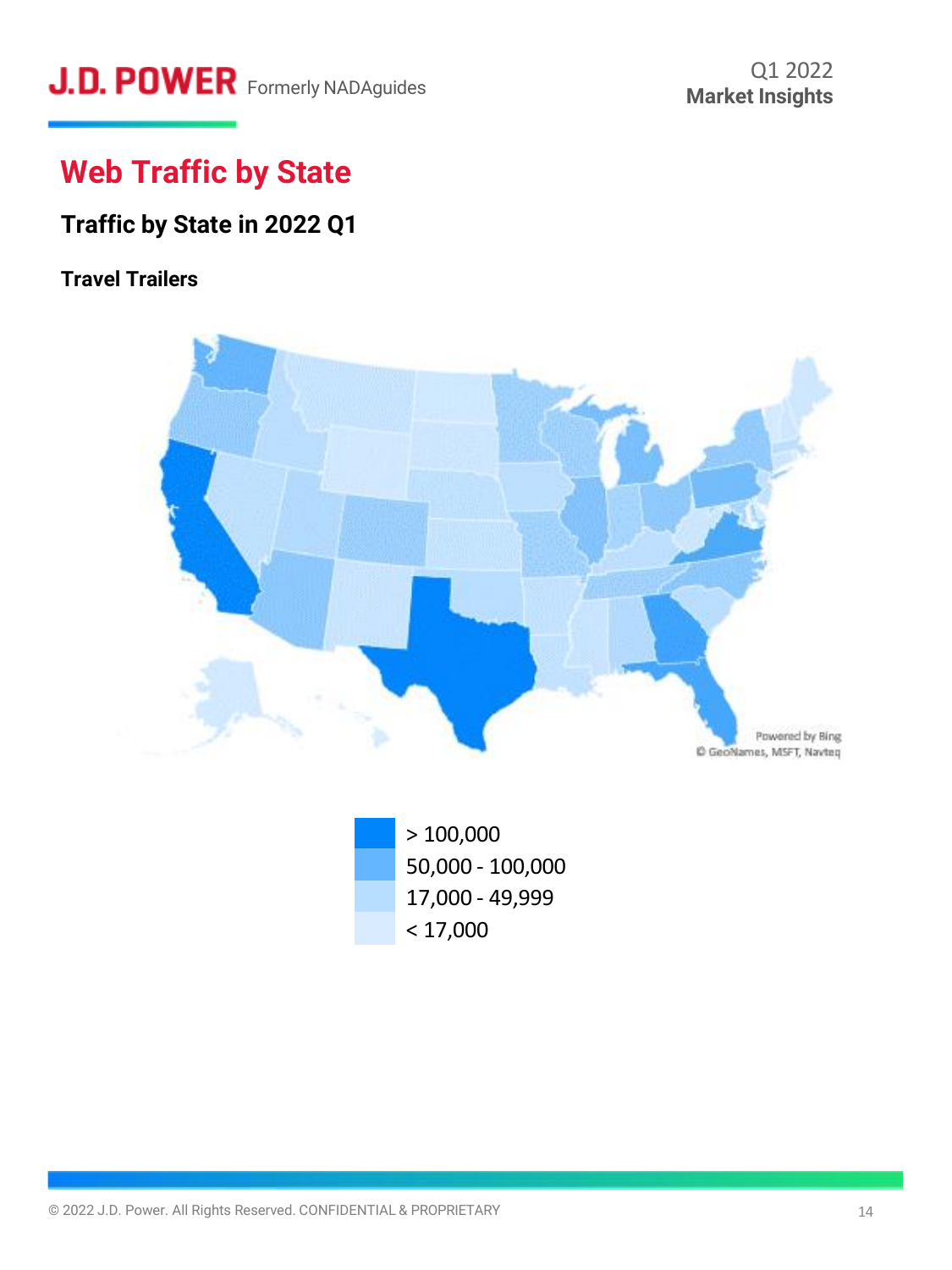# **J.D. POWER** Formerly NADAguides

# **Web Traffic by State**

### **Traffic by State in 2022 Q1**

#### **Class C Motorhomes**



 $> 20,000$ 12,000 - 20,000 5,000 - 11,999  $< 5,000$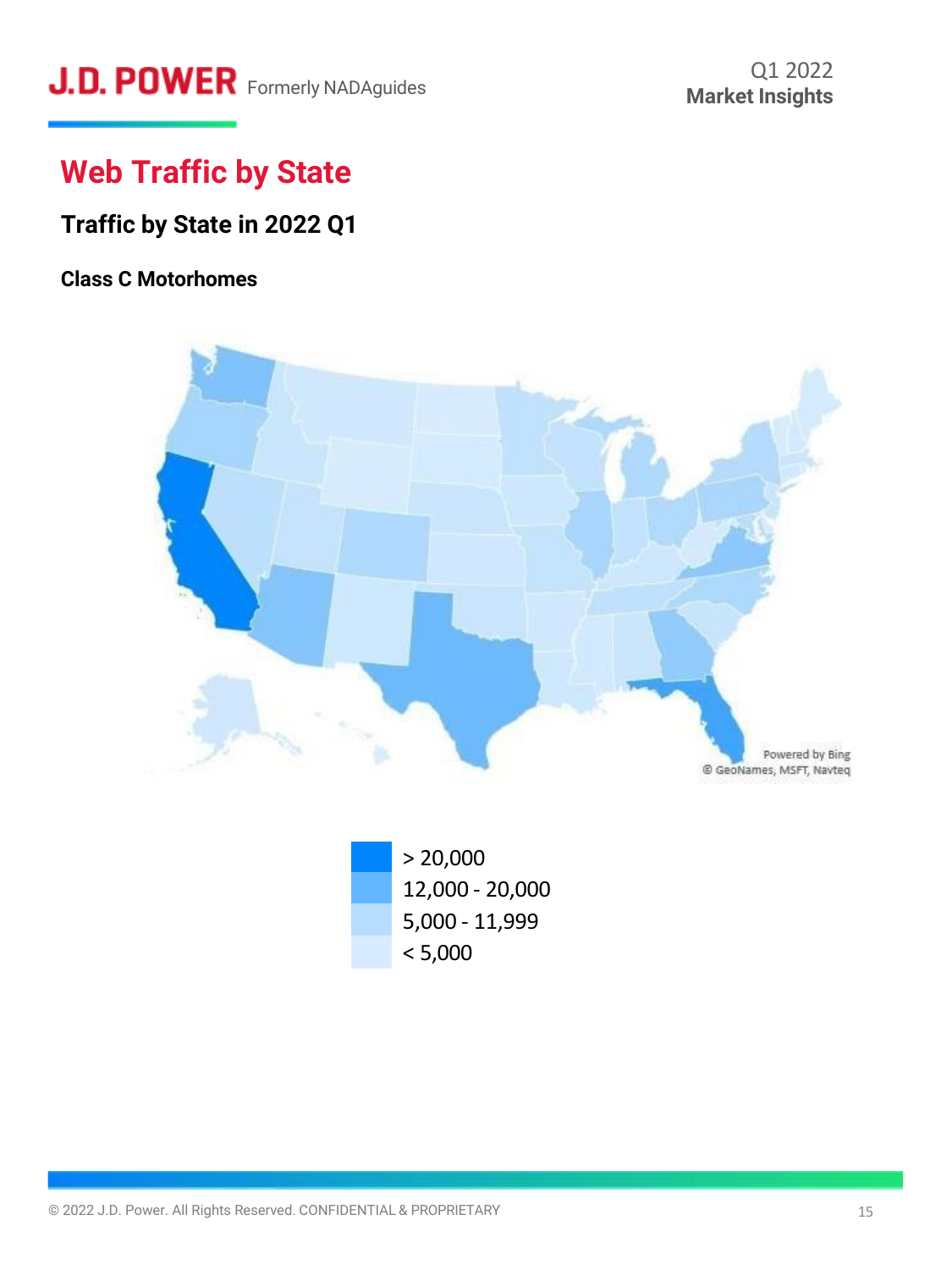# **Fuel Price Data**

## **Regular Grade Gasoline Prices vs. Consumer Traffic by Category**



#### **Travel Trailer / Fifth Wheel**

Source: U.S. Energy Information Administration



#### **Motorhomes**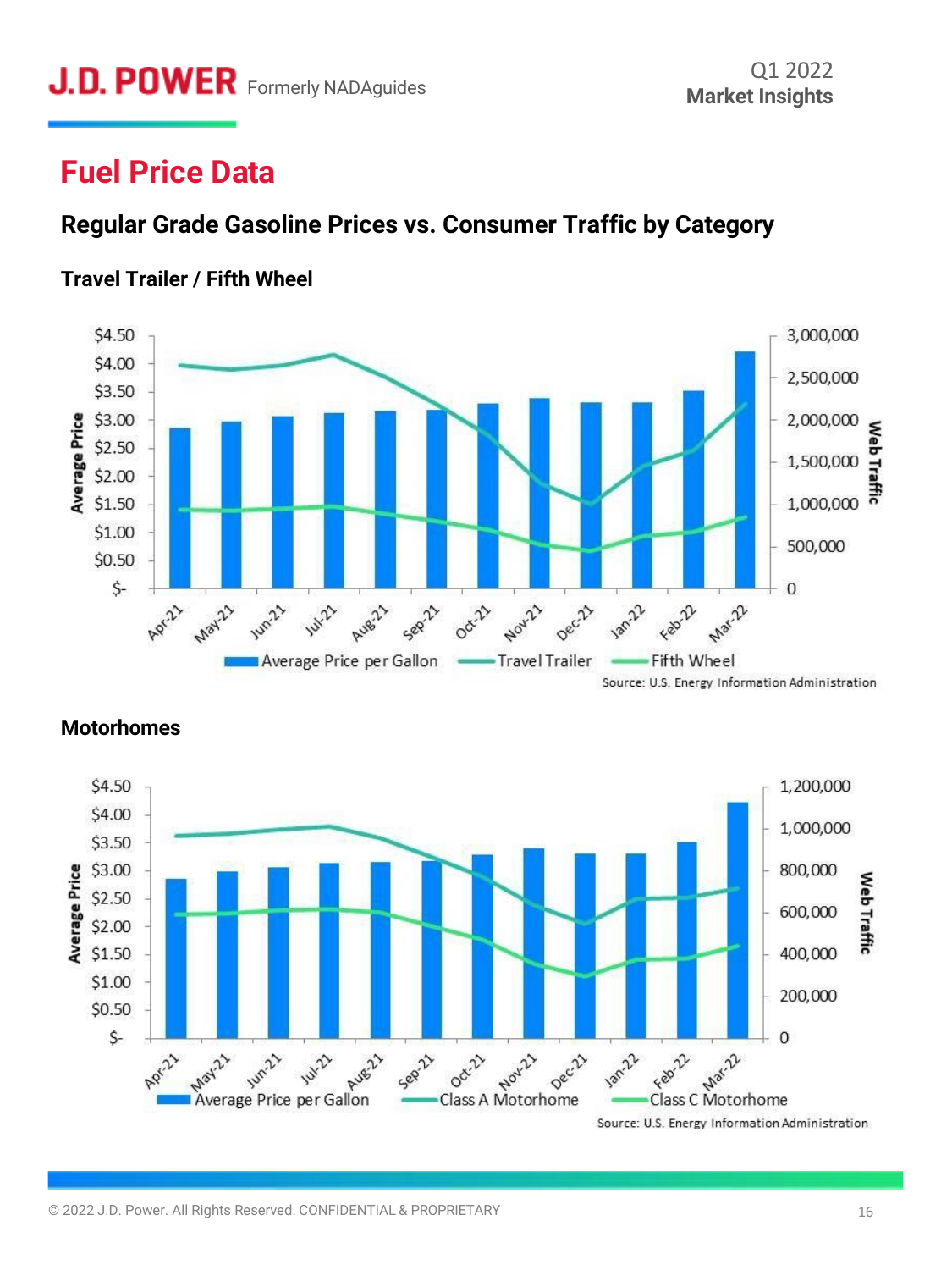# **Economic Data**

## **Unemployment & Labor Participation Rate (Seasonally Adjusted)**